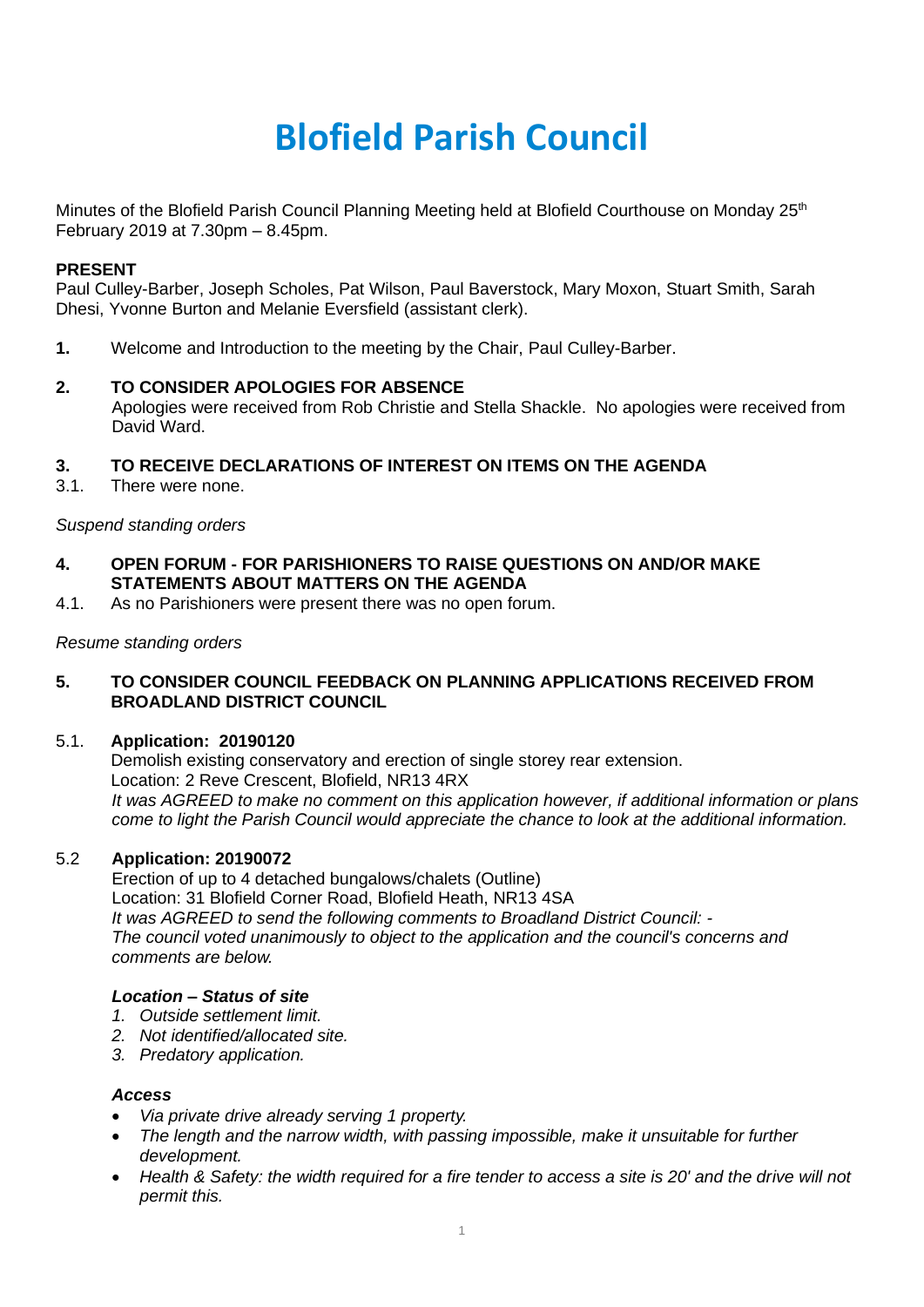- *There can be no pavement so safety issues for pedestrians encountering a vehicle.*
- *The number properties proposed will bring a disproportionate increase in traffic movements – cars plus delivery vans etc.*
- *The drive is unlit, and will remain so in view of the parish 'dark skies' policy, adding to pedestrian safety issues after dark.*
- *Rubbish disposal: this is a private drive so bins have to be left at the kerb. Currently only 2/3 bins are left at the roadside; where would a minimum of 10 bins go without blocking the pavement? On whose land?*

# *The site*

• *Safety – will there be a hydrant installed to ensure an adequate water supply? There has been a fire in recent years at a property in the village where the lack of water pressure required fire tenders to cycle between the nearest hydrant and the fire.*

# *Planning issues*

- *We will refer to the NPPF principles of sustainable development but remember the context: under the JCS Blofield village was to receive '50 or a few more' houses. Currently >400 have been approved for the settlement (and more for the parish as a whole) so how can there be any need for more from a speculative application?*
- *The D&A Statement ignores Blofield parish Neighbourhood Plan. In particular policies HOU1, which addresses the specific needs of the local population; HOU4 which respects the settlement limit and the Site Allocations DPD; HOU5 which addresses parking provision; ENV2; ENV6 and ENV3, which covers drainage issues, appear to be relevant and to have been ignored.*

# *NPPF and Sustainable development*

# *Economic role:*

- *Short-term benefits from construction – but unlikely to be enjoyed by the parish/parishioners unless contractors live here.*
- *Limited longer-term benefits at best. Are occupiers of 4 dwellings likely to be a significant benefit to the local economy?*

*A small level of economic benefit at best.*

# *Social role:*

- *The site is outside the settlement limit; a short walk to village shops. However, a good 20-30 minute walk to school, surgery and library and east-bound buses. The service is limited. This is an unsustainable location in transport terms with poor accessibility to services and facilities on foot or by public transport. The development will encourage more short car-journeys and add to the problems of the long driveway.*
- *The proposal is for 4 properties and<1000 sq.m so no affordable housing is offered per Ministerial Statement of 28.11.2014. No social benefit.*
- *Similarly as 4 properties no recreational space or contribution in lieu is provided per Policies EN3 and RL1 of the Development Management DPD. No social benefit.*
- *The proposal is for 4 detached dwellings. There is no shortage of these: look at the proportion of the approved houses that are 4 or 4+ bedrooms. The local need is for 2 and 3 bed properties and bungalows. BpNP Policy HOU1 refers.*
- *Look at the evidence of the SHMA – there is no 'need' for these dwellings.*

*No social benefit whatsoever given the contribution to the supply of homes is not required per SHMA.*

# *Environmental role:*

- *The proposal will lead to further applications for land adjoining to the east, see the latest GNLP proposed sites, further eroding the buffer and reducing open space on the edge of a village.*
- *The loss of trees will have an urbanising effect.*
- *The land is subject to some surface water drainage issues.*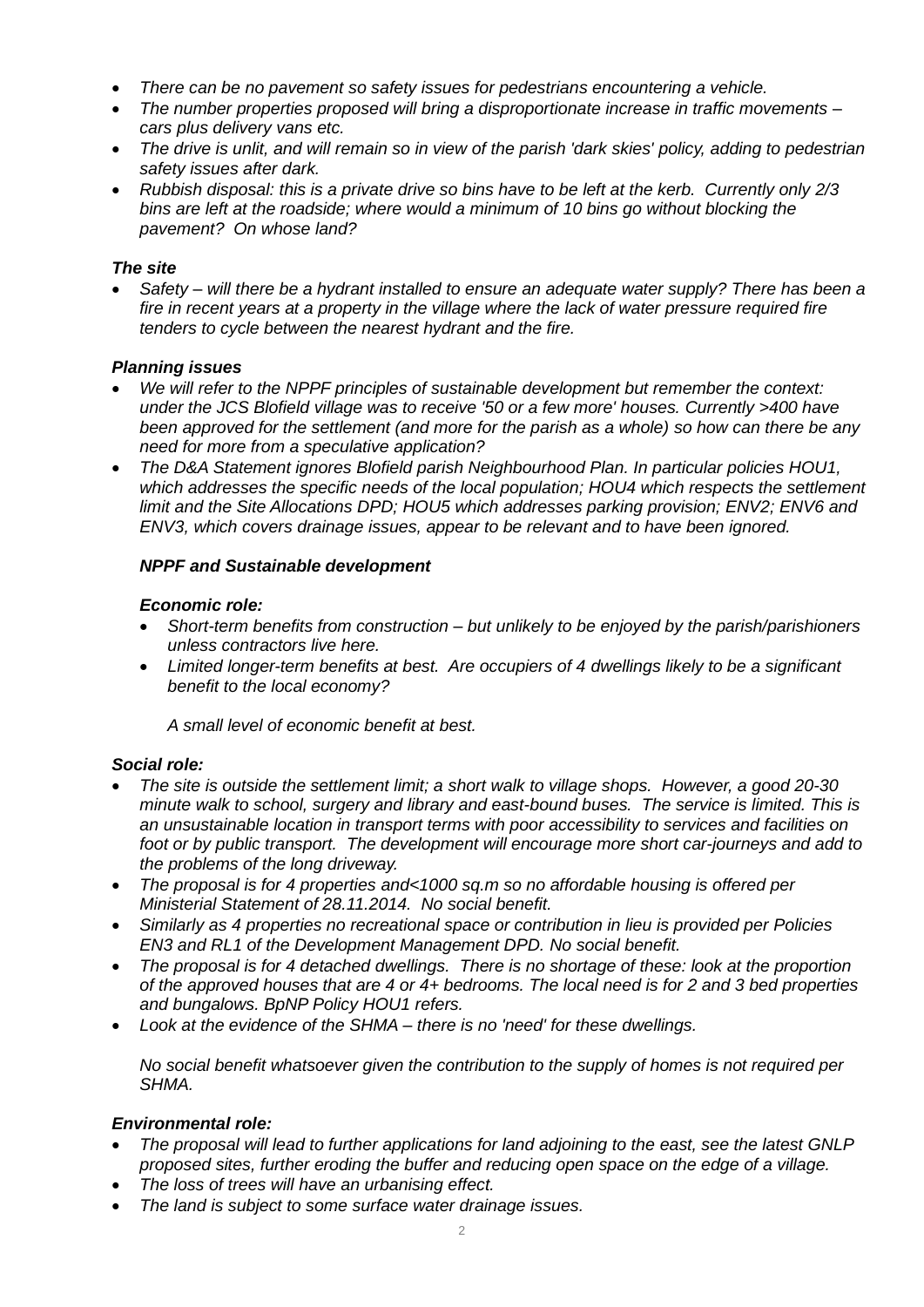# *No environmental benefits at all.*

# *Parish Council's conclusions:*

*The Parish Council believes that the very modest economic, and virtually non-existent social and and environmental, benefits would not outweigh the loss of land. The site is unsuitable for housing by virtue of its limited access. The site is located outside the settlement limit of Blofield, is distanced from the services and facilities of the village and will generate additional journeys by car. There are nearby properties within the settlement limit and observation supports the contention that private cars are used rather than public transport or pedestrian modes, including short journeys such as the school run. Policies 1 and 2 of the JCS and GC2 and GC4 of the DM DPD all support minimising the need to travel and the use of sustainable transport modes; the site's location is likely to mean its occupants would be heavily reliant on the private car, contrary to these policies. We believe the development would conflict with environmental objectives of the NPPF and the adverse impacts of granting permission would significantly – and demonstrably - outweigh the benefits and that the application is contrary to Policy GC1 of the DM DPD and Paragraph 14 of the NPPF.*

*For the above reasons we object to the application and ask that it be refused.*

*If despite this the planning authority is minded to approve the Parish Council would seek some conditions:*

- *Create a 'waiting' space at the entry to the site to allow exiting vehicles to wait with a clear view down the drive before attempting to exit, and for oncoming vehicles to pass safely.*
- *Provide a proper solution to the collection of bins at the roadside that avoids blocking the pavement.*
- *Provide a TROD from the entrance of the site to join up with the TROD proposed for the Dawson's Lane application.*
- *Require development to commence within 2 years.*

*These requested conditions are damage-limitation and the Parish Council is firmly opposed to this application.*

# 5.3 **Application 20190215**

Erection of 1.5m fence to front boundary (revised scheme) Location: Red House, Shack Lane, Blofield, NR13 4DP

*It was AGREED to send the following comments to Broadland District Council: -*

*The application form omits reference to footpath FP3 and therefore the Council is seeking assurance that public access will be maintained to this footpath.* 

*There are concerns that the provision of the fence could contribute toward flooding on Shack Lane – NP ENV3 Drainage states that future development should not contribute to or cause flooding or drainage issues, or pollution.*

*The Council have concerns about the height of the fence and including visibility splays due to the narrowness of the lane.* 

*Recommendation : Object strongly – the fence should come down and the hedging which was in place before the fence was installed should be reinstated.*

*The Council would also like to mention that the entrance to the site has been relocated and is extremely close to Howes Meadow which makes the Council concerned that the inadequate drainage to the site could adversely affect Howes Meadow.* 

# 5.4 **Application 20190202**

Change of use from agricultural land to residential curtilage and erection of detached garage. Location: Hill Rest, Clarks Loke, Blofield NR13 4QU.

*It was AGREED to make no comment on this application however, if additional information or plans come to light the Parish Council would appreciate the chance to look at the additional information.* 

# **6. TO CONSIDER FEEDBACK ON ANY PLANNING APPLICATIONS RECEIVED SUBSEQUENT TO THE PUBLICATION OF THE AGENDA**

6.1. There were none.